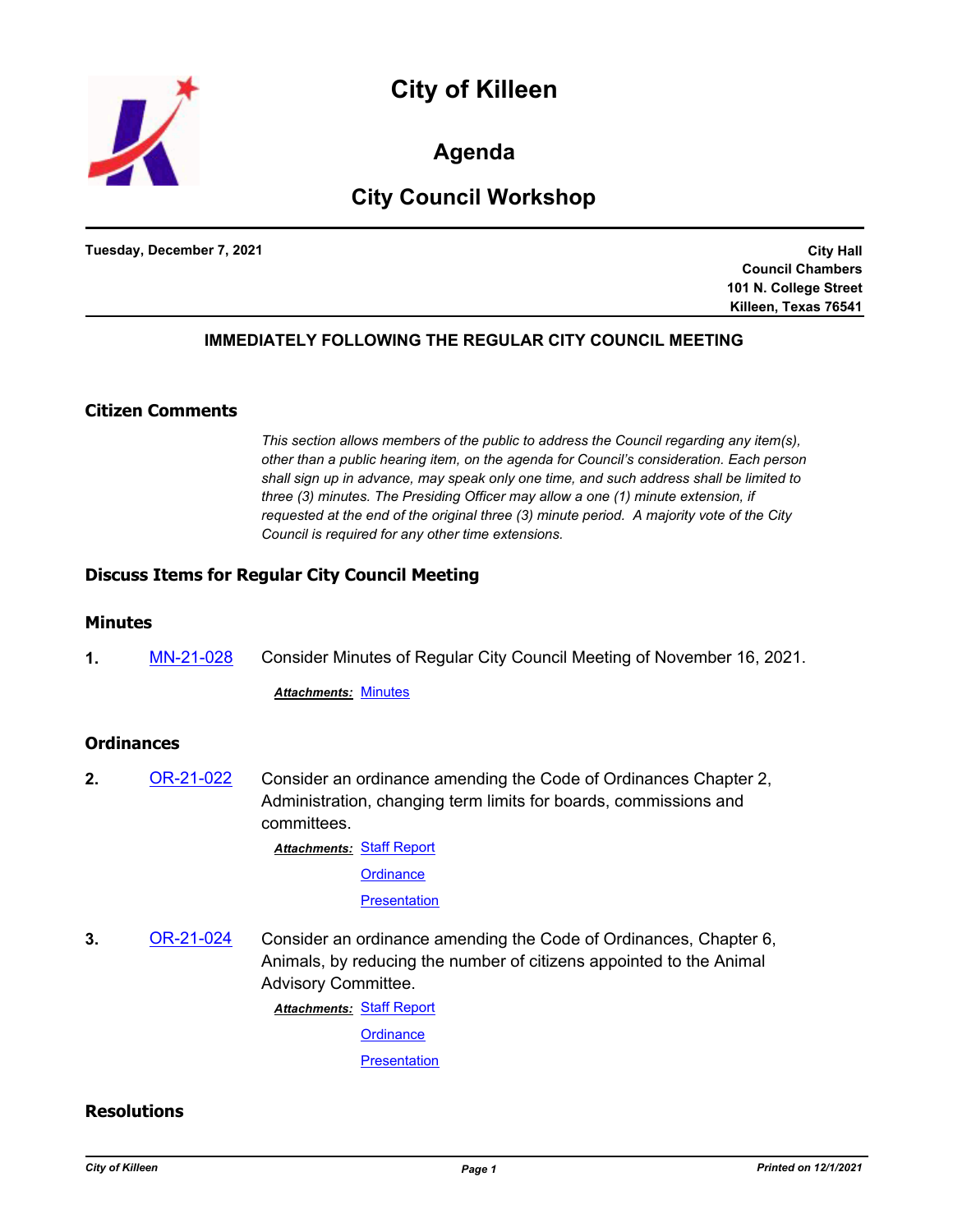| <b>City Council Workshop</b> |                        | Agenda                                                                                                                                                                                                                                                                                                                             | December 7, 2021 |
|------------------------------|------------------------|------------------------------------------------------------------------------------------------------------------------------------------------------------------------------------------------------------------------------------------------------------------------------------------------------------------------------------|------------------|
| 4.                           | RS-21-162              | Consider a memorandum/resolution recognizing and filling expired terms,<br>approving the removal of four (4) committee positions on the Animal<br>Advisory Committee, and declaring vacancies on various citizen boards<br>and commissions and appointing members to fill the unexpired terms.<br><b>Attachments: Staff Report</b> |                  |
|                              |                        | Presentation                                                                                                                                                                                                                                                                                                                       |                  |
| 5.                           | <u>RS-21-157</u>       | Consider a memorandum/resolution approving the investment report for<br>the quarter ended September 30, 2021.<br><b>Attachments: Staff Report</b>                                                                                                                                                                                  |                  |
|                              |                        | <b>Quarterly Investment Report</b>                                                                                                                                                                                                                                                                                                 |                  |
| 6.                           | RS-21-158              | Consider a memorandum/resolution authorizing an Interlocal Agreement<br>with South Central Planning and Development Commission for<br>procurement of MyPermitNow software in the amount of \$35,000 for Fiscal<br>Year 2022.                                                                                                       |                  |
|                              |                        | <b>Attachments: Staff Report</b>                                                                                                                                                                                                                                                                                                   |                  |
|                              |                        | <b>Interlocal Agreement</b>                                                                                                                                                                                                                                                                                                        |                  |
|                              |                        | <b>Presentation</b>                                                                                                                                                                                                                                                                                                                |                  |
| 7.                           | RS-21-159              | Consider a memorandum/resolution authorizing the City Manager to enter<br>into a grant agreement with the Texas Department of Transportation for the<br>purpose of a STEP grant.                                                                                                                                                   |                  |
|                              |                        | <b>Attachments: Staff Report</b>                                                                                                                                                                                                                                                                                                   |                  |
|                              |                        | <b>Grant Agreement</b>                                                                                                                                                                                                                                                                                                             |                  |
|                              |                        | <b>Presentation</b>                                                                                                                                                                                                                                                                                                                |                  |
| 8.                           | RS-21-160              | Consider a memorandum/resolution authorizing a support addendum with<br>Routeware, Inc., to continue providing GPS tracking for the City of Killeen's<br>solid waste fleet optimization, in the amount of \$61,000 in FY 2022.<br><b>Attachments: Staff Report</b>                                                                 |                  |
|                              |                        | <b>Addendum</b>                                                                                                                                                                                                                                                                                                                    |                  |
|                              |                        | <b>Agreements</b>                                                                                                                                                                                                                                                                                                                  |                  |
|                              |                        | <b>Certificate of Interested Parties</b>                                                                                                                                                                                                                                                                                           |                  |
|                              |                        | <b>Presentation</b>                                                                                                                                                                                                                                                                                                                |                  |
| 9.                           | RS-21-161              | Consider a memorandum/resolution authorizing the FY22 Street<br>Maintenance Allocation of Funds.                                                                                                                                                                                                                                   |                  |
|                              |                        | <b>Attachments: Staff Report</b><br>Presentation                                                                                                                                                                                                                                                                                   |                  |
|                              |                        |                                                                                                                                                                                                                                                                                                                                    |                  |
|                              | <b>Public Hearings</b> |                                                                                                                                                                                                                                                                                                                                    |                  |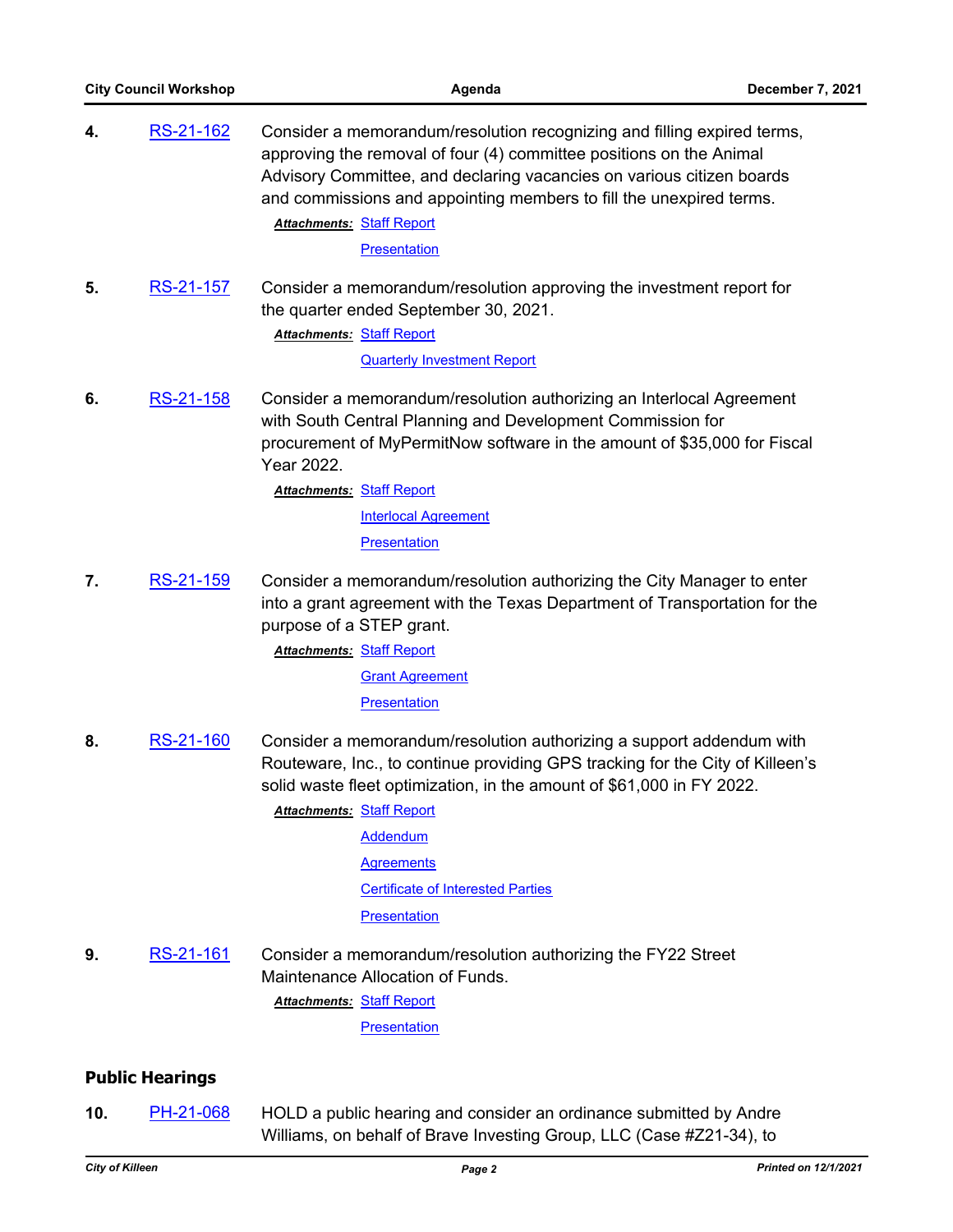rezone approximately 0.20 acres out of the Marlboro Heights Revised Addition, Lot 6, Block 4, from "R-1" (Single-Family Residential District) to "R-2" (Two-Family Residential District). The property is addressed as 2712 Hillside Drive, Killeen, Texas.

**Attachments: [Staff Report](http://killeen.legistar.com/gateway.aspx?M=F&ID=41aec295-14a7-4dd8-b21c-7992e53fe340.pdf) [Maps](http://killeen.legistar.com/gateway.aspx?M=F&ID=320b7fbf-8331-46ef-9d32-9b638ba19b3b.pdf) [Minutes](http://killeen.legistar.com/gateway.aspx?M=F&ID=67aef91a-7634-4466-bb50-a6e6512bbfef.pdf)** [Responses](http://killeen.legistar.com/gateway.aspx?M=F&ID=f800d820-8186-427e-b455-43094a624733.pdf) **[Considerations](http://killeen.legistar.com/gateway.aspx?M=F&ID=91c32cdb-56e9-4db2-abce-92a5d7cf1442.pdf) [Presentation](http://killeen.legistar.com/gateway.aspx?M=F&ID=7abcda91-4aa8-418c-9c3c-f5fd1a10e06c.pdf)** 

**11.** [PH-21-069](http://killeen.legistar.com/gateway.aspx?m=l&id=/matter.aspx?key=5813) HOLD a public hearing and consider an ordinance submitted by Mitchell & Associates, Inc. on behalf of Yong Ko (Case #Z21-35) to rezone approximately 5.529 acres out of the J. E. Maddera Survey, Abstract No. 600 from "B-3" (Local Business District) to "B-5" (Business District). The property is addressed as 4000 W. Stan Schlueter Loop, Killeen, Texas.

> **Attachments: [Staff Report](http://killeen.legistar.com/gateway.aspx?M=F&ID=9a63eaa5-7909-466c-b0c2-a338d89f2e29.pdf) [Maps](http://killeen.legistar.com/gateway.aspx?M=F&ID=ac8414a1-4152-4451-8863-2d3e4c4d2b4b.pdf) [Minutes](http://killeen.legistar.com/gateway.aspx?M=F&ID=7689b999-cddb-4520-9ee2-ade3f5dd4fe5.pdf) [Ordinance](http://killeen.legistar.com/gateway.aspx?M=F&ID=7da8b489-7684-4e1c-9494-db55f1535ba9.pdf) [Responses](http://killeen.legistar.com/gateway.aspx?M=F&ID=74a03c7e-e3b5-42a4-a9a6-a0ce05fa8b90.pdf) [Considerations](http://killeen.legistar.com/gateway.aspx?M=F&ID=266842df-279d-4838-903f-01755fc7c9af.pdf) [Presentation](http://killeen.legistar.com/gateway.aspx?M=F&ID=e510f511-5020-4e0d-82f4-6477bc4ca962.pdf)**

# **Items for Discussion at Workshop**

**12.** [DS-21-151](http://killeen.legistar.com/gateway.aspx?m=l&id=/matter.aspx?key=5820) Receive Quarterly Financial Report

**Attachments: [Presentation](http://killeen.legistar.com/gateway.aspx?M=F&ID=cf1f82c6-1c53-4580-894b-41254315419b.pdf)** 

# **Requests for Future Agenda Items**

- **13.** [RQ-21-038](http://killeen.legistar.com/gateway.aspx?m=l&id=/matter.aspx?key=5830) Discuss Traffic on/around Rosewood Drive *Attachments:* [Request](http://killeen.legistar.com/gateway.aspx?M=F&ID=fe69b01f-9a27-4f76-ae6a-149038c584be.pdf)
- **14.** [RQ-21-039](http://killeen.legistar.com/gateway.aspx?m=l&id=/matter.aspx?key=5831) Discuss Conder Park Funding

*Attachments:* [Request](http://killeen.legistar.com/gateway.aspx?M=F&ID=c1794ee7-3e02-4fdc-8200-a1228eecf4eb.pdf)

**15.** [RQ-21-040](http://killeen.legistar.com/gateway.aspx?m=l&id=/matter.aspx?key=5839) Discuss Citizen Petitions

*Attachments:* [Request](http://killeen.legistar.com/gateway.aspx?M=F&ID=400bc082-c42f-44cd-86fb-1c9f2acf965b.pdf)

**16.** [RQ-21-041](http://killeen.legistar.com/gateway.aspx?m=l&id=/matter.aspx?key=5840) Recreation Services Program Additions *Attachments:* [Request](http://killeen.legistar.com/gateway.aspx?M=F&ID=0ccdc71a-9a70-405b-a2af-0328e79b1cb8.pdf)